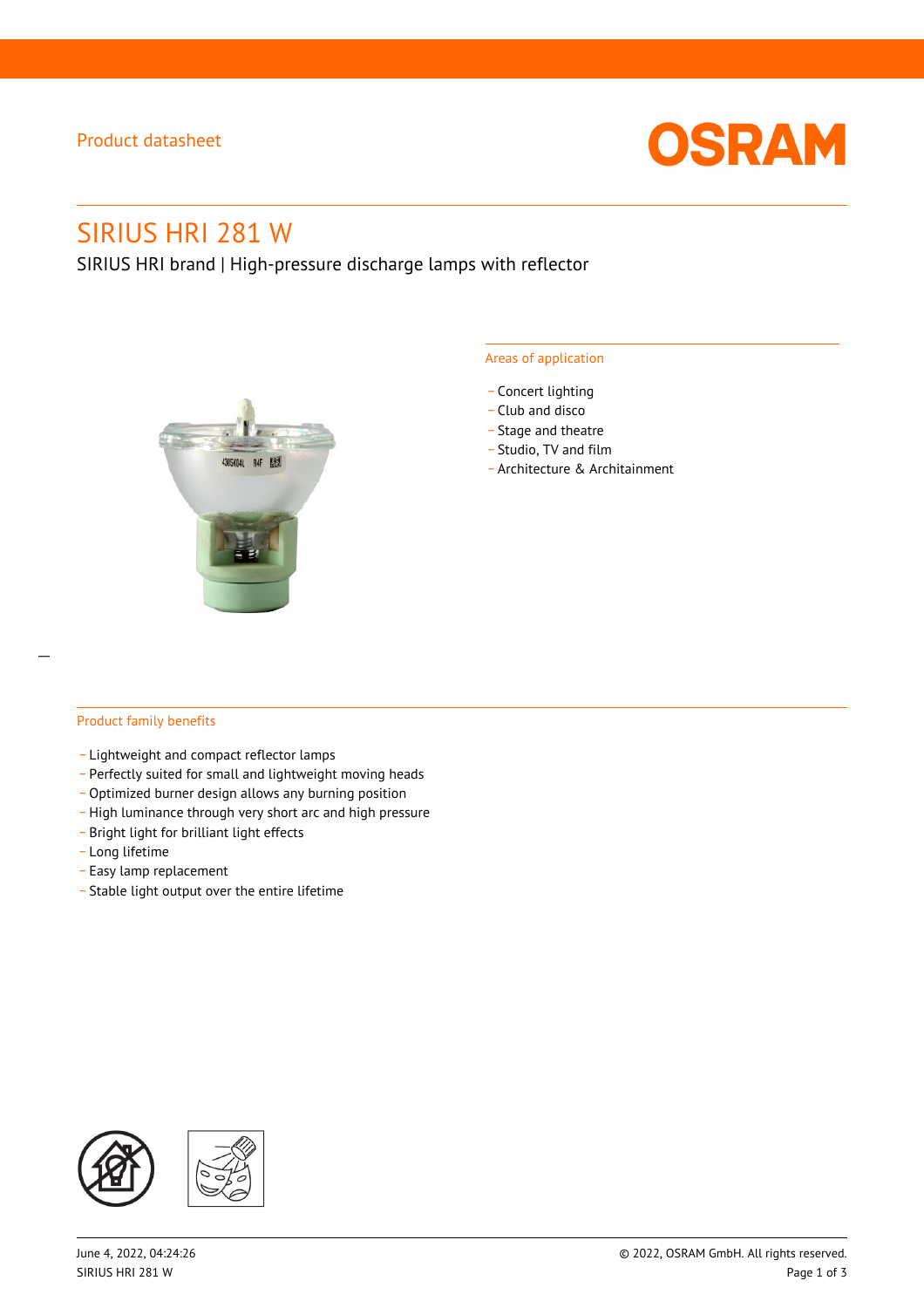# Product datasheet

### Technical data

### **Electrical data**

| Nominal wattage        | 281.00 W |
|------------------------|----------|
| <b>Nominal current</b> | 4 A      |
| Nominal voltage        | 70.0 V   |

#### **Photometrical data**

| <b>Nominal luminous flux</b> | 13000 lm |
|------------------------------|----------|
| Color temperature            | 7800 K   |
| Color rendering index Ra     | 78       |

# **Dimensions & weight**

| <b>Diameter</b> | 51.0 mm          |
|-----------------|------------------|
| Length          | 50.0 mm          |
| Arc length      | $1.0 \text{ mm}$ |

### **Lifespan**

 $\overline{a}$ 

| Lifespan                | 2000 h |
|-------------------------|--------|
| <b>Capabilities</b>     |        |
| <b>Burning position</b> | Any    |
|                         |        |

### **Certificates & standards**

**EEI – Energy Label** A

ī

### **Environmental information**

| Information according Art. 33 of EU Regulation (EC) 1907/2006 (REACh) |                                               |  |  |  |
|-----------------------------------------------------------------------|-----------------------------------------------|--|--|--|
| Date of Declaration                                                   | 07-04-2022                                    |  |  |  |
| <b>Primary Article Identifier</b>                                     | 4052899553552   4062172041454   4062172128704 |  |  |  |
| Candidate List Substance 1                                            | No declarable substances contained            |  |  |  |
| Declaration No. in SCIP database                                      | In work                                       |  |  |  |